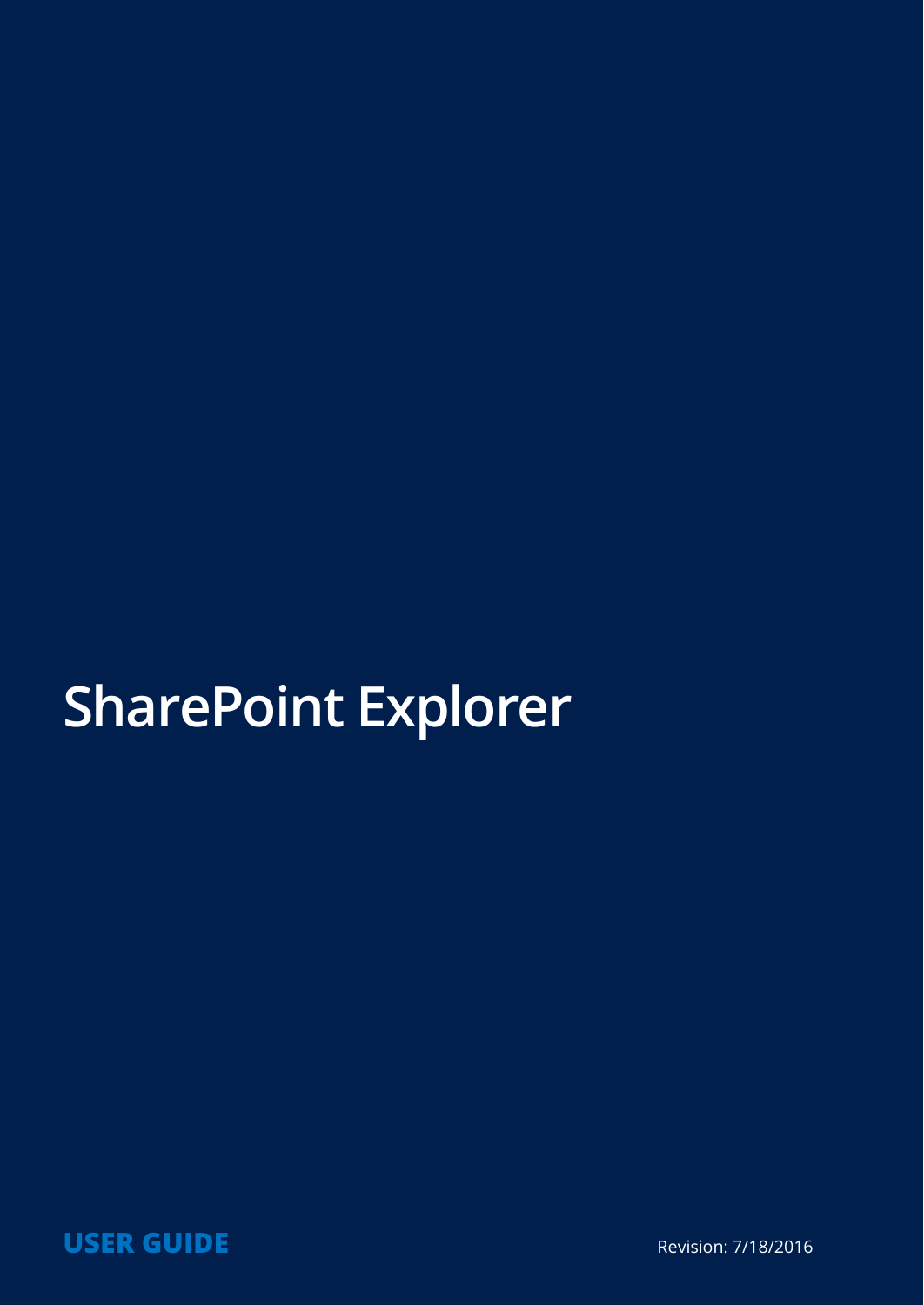### Table of contents

| $\mathbf{1}$   |  |  |  |
|----------------|--|--|--|
| 1.1            |  |  |  |
| $\overline{2}$ |  |  |  |
| 2.1            |  |  |  |
| 2.2            |  |  |  |
| 2.2.1          |  |  |  |
| 2.2.2          |  |  |  |
| 2.3            |  |  |  |
| 2.4            |  |  |  |
| 2.5            |  |  |  |
| 3              |  |  |  |
|                |  |  |  |
| 3.1            |  |  |  |
| 3.2            |  |  |  |
| 3.3            |  |  |  |
| 3.4            |  |  |  |
| 3.5            |  |  |  |
| 3.6            |  |  |  |
| 3.7            |  |  |  |
| 4              |  |  |  |
| 4.1            |  |  |  |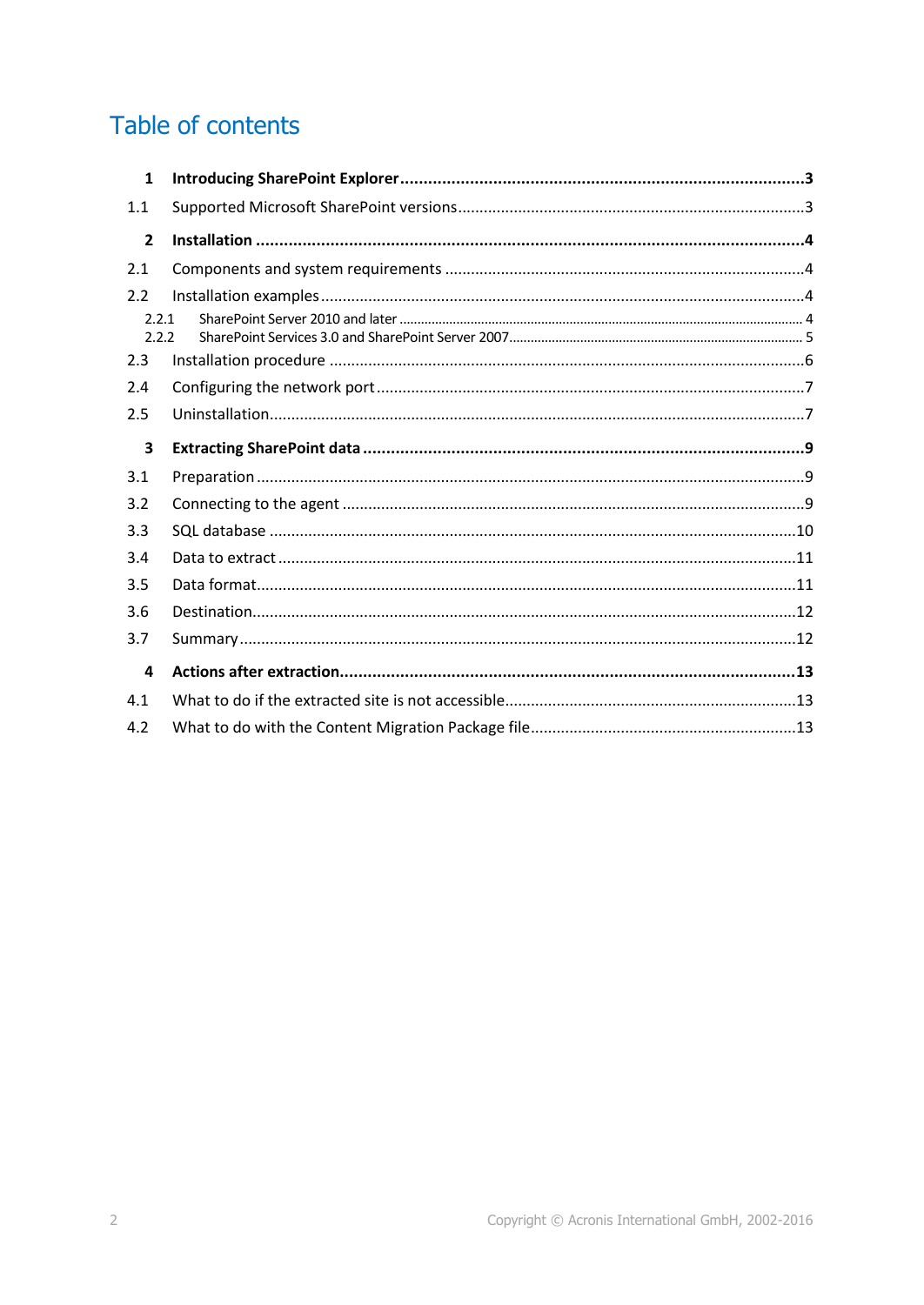# <span id="page-2-0"></span>1 Introducing SharePoint Explorer

SharePoint Explorer is a tool intended for extraction of Microsoft SharePoint data from Microsoft SQL databases.

The source SQL database may be attached or not attached to a Microsoft SQL Server. You just need a consistent set of **.mdf, .ldf,** and (optionally) **.ndf** files, and a functioning Microsoft SharePoint farm.

If you back up SharePoint database servers, you can recover a database or mount the backup that contains the database, and then apply SharePoint Explorer to extract the necessary data. This approach does not require that you overwrite the production database and thus interfere with the production SharePoint farm functioning.

The extracted data can be imported to a SharePoint farm or saved to a folder on a file system.

### <span id="page-2-1"></span>1.1 Supported Microsoft SharePoint versions

SharePoint Explorer supports the following Microsoft SharePoint versions:

- Microsoft SharePoint 2013
- Microsoft SharePoint Server 2010 SP1
- Microsoft SharePoint Foundation 2010 SP1
- Microsoft Office SharePoint Server 2007 SP2\*
- Microsoft Windows SharePoint Services 3.0 SP2\*

\*In order to use SharePoint Explorer with these versions, you need a SharePoint recovery farm to attach the databases to.

The backups or databases from which you extract data must originate from the same SharePoint version as the one where SharePoint Explorer is installed.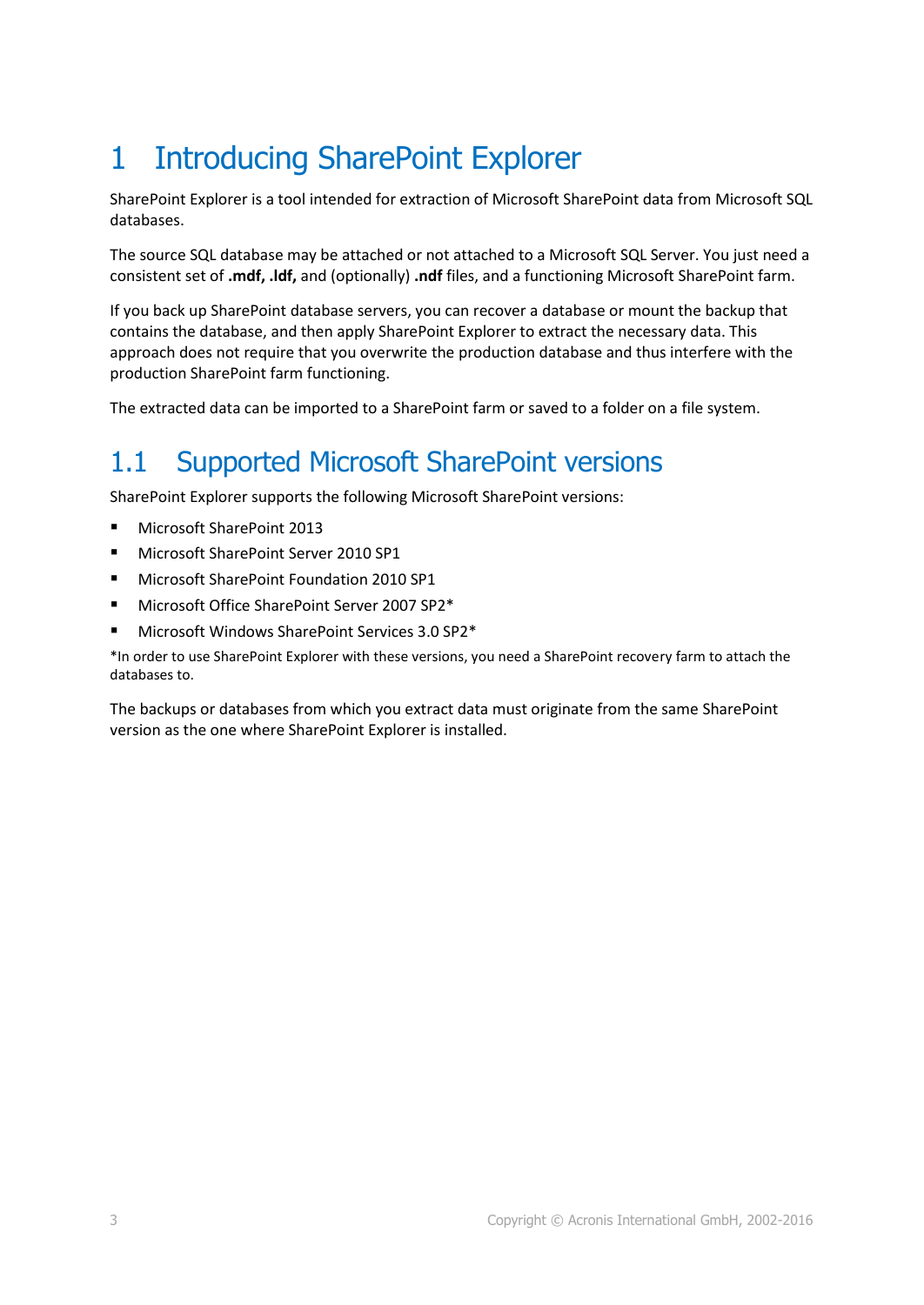# <span id="page-3-0"></span>2 Installation

### <span id="page-3-1"></span>2.1 Components and system requirements

To use SharePoint Explorer, you need a functioning Microsoft SharePoint farm.

SharePoint Explorer consists of an agent and a console. The system requirements for these components are described below. For additional information, please refer to "Installation examples" (p. [4\)](#page-3-2).

### **SharePoint Explorer Agent**

The agent must be installed on a Microsoft SharePoint front-end server running 64-bit Windows. The agent runs as a service and enables the console to access the Microsoft SharePoint farm.

#### **SharePoint Explorer Console**

The console can be installed on either a 32-bit or a 64-bit machine running Windows XP or later.

The console utilizes Microsoft .NET Framework, which can be installed automatically during the console installation (if Internet connection is available). Alternatively, you can install .NET Framework manually before or after the console installation.

To make the best use of SharePoint Explorer, install the console on a machine running Microsoft SQL Server. The console utilizes Microsoft SQL Server to attach databases to instances.

### <span id="page-3-2"></span>2.2 Installation examples

Installation configurations depend on the version of Microsoft SharePoint you use.

### <span id="page-3-3"></span>2.2.1 SharePoint Server 2010 and later

In the following examples, *SharePoint Explorer components are shown in italic.*

All three configurations enable you to extract SharePoint data from a Microsoft SQL database attached to any SQL Server instance that is available on the network. The only difference is in handling unattached databases.

### **Example 1: Typical installation**



If the database is not attached, the SharePoint Explorer console will attach it to the SQL Server instance running on the same machine.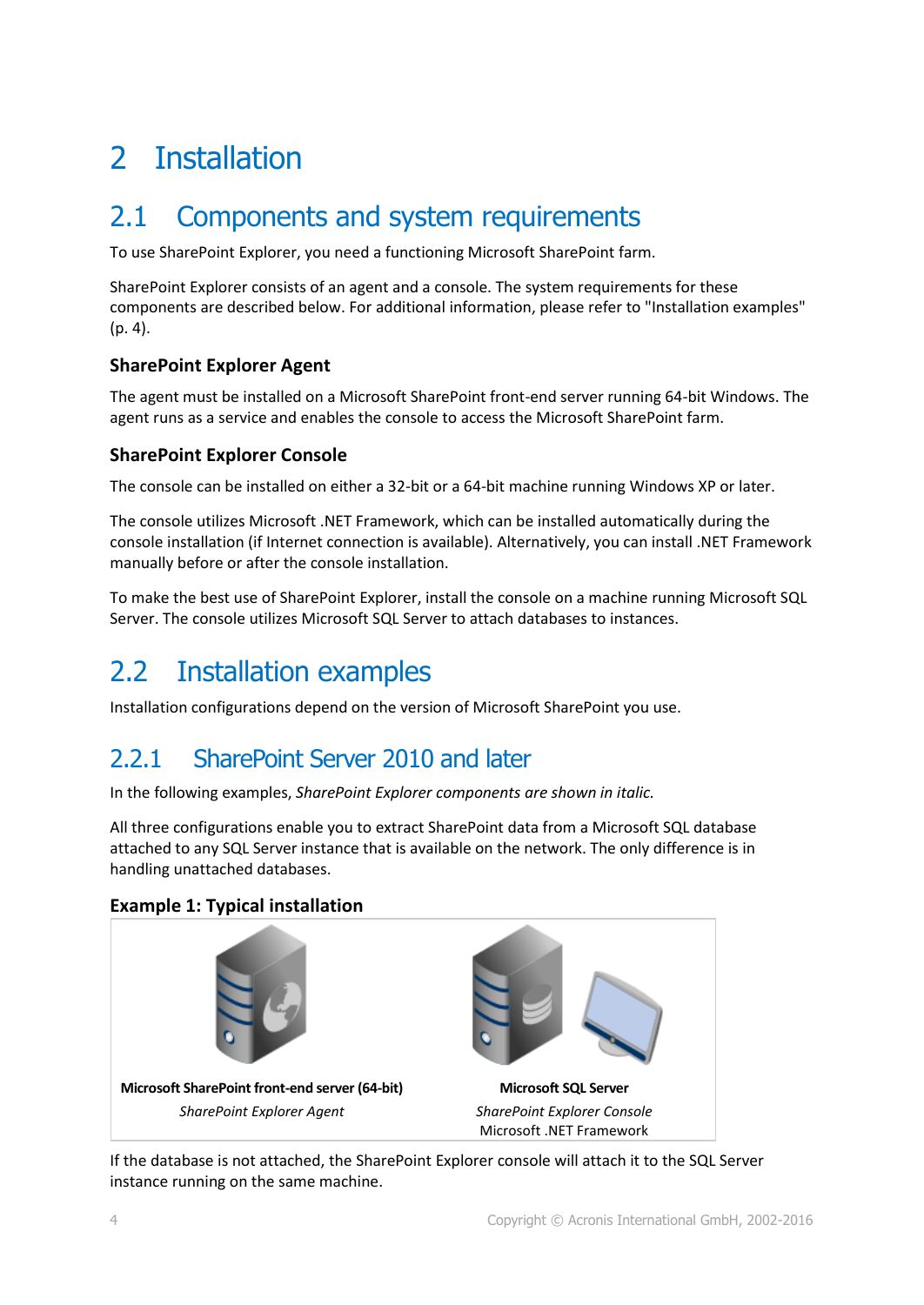### **Example 2: Single machine installation**



This configuration is recommended for Small Business Server solutions. If the database is not attached, the SharePoint Explorer console will attach it to the SQL Server instance running on the same machine.





If the database is not attached, you need to first attach it manually to any SQL Server instance that is available on the network.

### <span id="page-4-0"></span>2.2.2 SharePoint Services 3.0 and SharePoint Server 2007

In order to use SharePoint Explorer with these versions of SharePoint, you need a SharePoint recovery farm that contains at least one empty web application. The agent must be installed on the recovery farm.

In the following examples, *SharePoint Explorer components are shown in italic.*

Both configurations enable you to extract SharePoint data from a Microsoft SQL database attached to any SQL Server instance that is available on the network. The only difference is in handling unattached databases.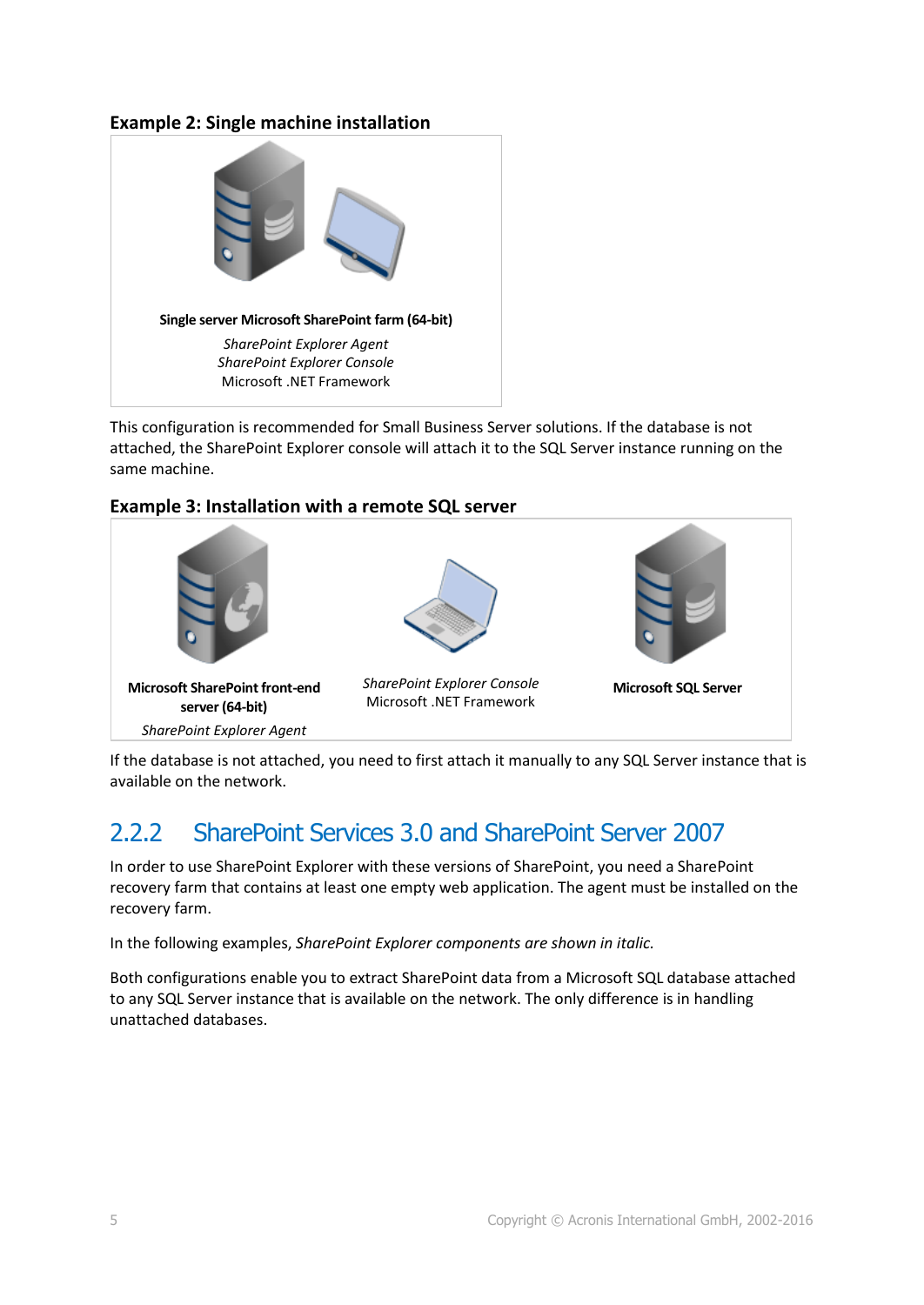### **Example 1: Typical configuration**



If the database is not attached, the SharePoint Explorer console will attach it to the SQL Server instance running on the recovery farm.

### **Example 2: Remote console**



If the database is not attached, you need to first attach it manually to any SQL Server instance that is available on the network.

For information on how to create a recovery farm, refer to the following Microsoft knowledge base article: http://technet.microsoft.com/en-us/library/dd180789.aspx.

For information on how to create an empty web application, refer to the following Microsoft knowledge base article: http://technet.microsoft.com/en-us/library/cc261875.aspx.

### <span id="page-5-0"></span>2.3 Installation procedure

#### *To download the setup program*

- 1. In the backup console, click the human-figure icon in the top-right corner.
- 2. Click **Downloads**.
- 3. Click **SharePoint Explorer**.

#### *To install SharePoint Explorer*

- 1. Log on as an administrator and start the SharePoint Explorer setup program.
- 2. Select the components to install or clear selection of the component that you do not want to install. Make sure to select the installation configuration that fits your needs best. For more information, refer to "Installation examples" (p. [4\)](#page-3-2).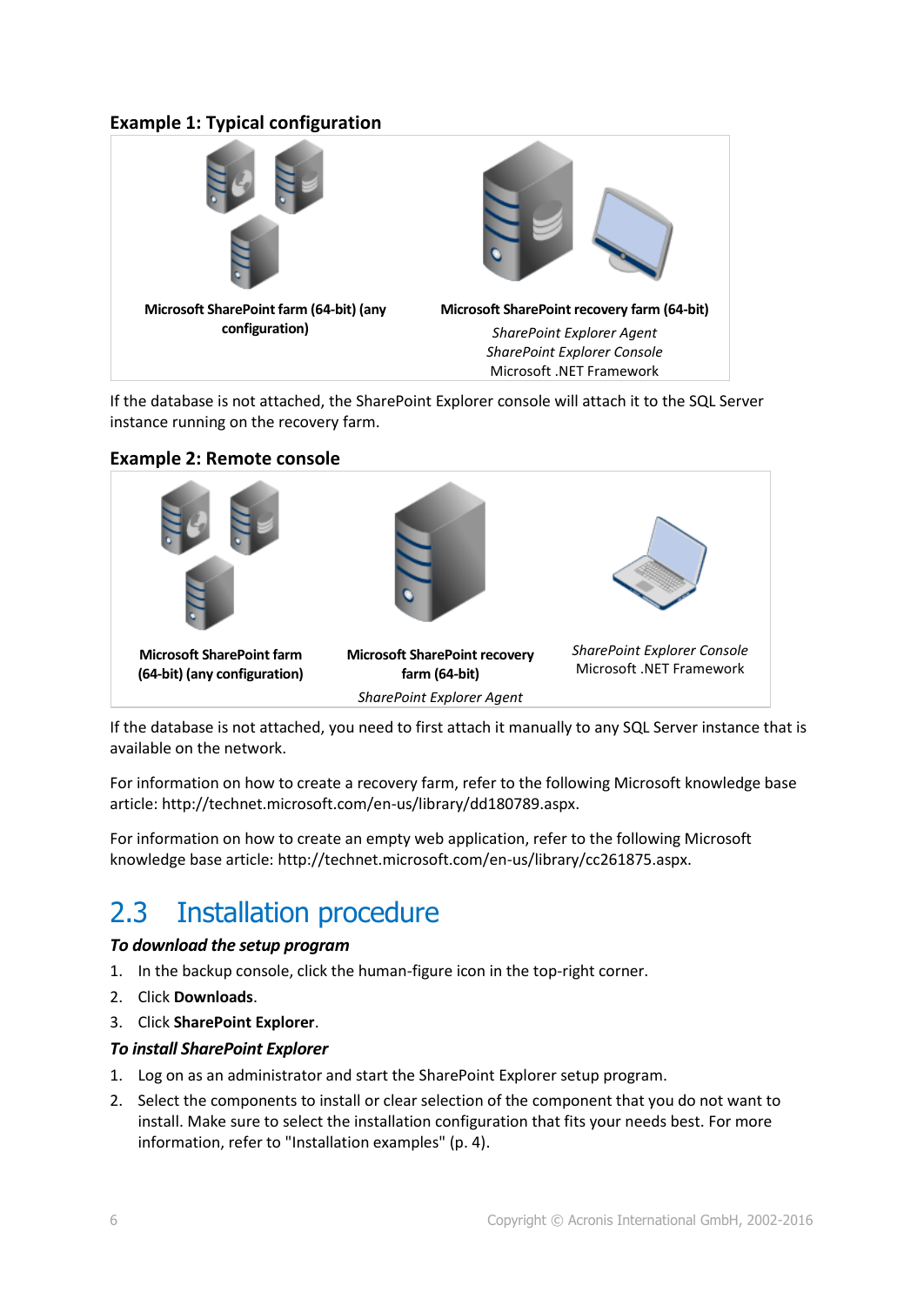[Optional] Specify the folder where the product will be installed. The default installation folder is **%ProgramFiles(x86)%\Acronis\SharePoint Explorer** for 64-bit machines and **%ProgramFiles%\Acronis\SharePoint Explorer** if the console is installed on a 32-bit machine.

- 3. When installing the SharePoint Explorer Agent:
	- a. Specify the account under which the agent service will run. The following options are available:
		- **Create a new account**

A new account **ASPE Agent User** will be created and added to the local **Administrators** group.

**Use an existing account**

Specify the user name and password of an account that is a member of the local **Administrators** group.

The **Log on as a service** user right will be assigned to either of the accounts. If the machine is part of an Active Directory domain, make sure that the domain's security policies do not prevent the account from having this user right.

b. By default, the agent uses TCP port 9879 for communication with the console. If another program already uses this port, you are prompted to specify a different port for the agent to listen on for incoming connections.

**Details.** If the agent is configured to listen on a non-default port, you need to specify the server in the <Server-name>:<port> format when connecting the console to the agent.

4. Click **Install** to start the installation.

### <span id="page-6-0"></span>2.4 Configuring the network port

The port that SharePoint Explorer Agent listens on is defined during the agent installation. You can change the port after the installation is complete.

#### *To change the network port used by the agent*

- 1. On the machine running the agent, specify the port number in the **Port** value of the registry key **HKEY\_LOCAL\_MACHINE\SOFTWARE\Acronis\ASPDE\Agent**.
- 2. Restart the SharePoint Explorer Agent service. In the **Services** snap-in, right-click **Acronis SharePoint Explorer Service** and then click **Restart**.

The default port is TCP 9879. If the agent is configured to listen on a non-default port, you need to specify the server in the <Server-name>:<port> format when connecting the console to the agent.

### <span id="page-6-1"></span>2.5 Uninstallation

#### *To uninstall all components of SharePoint Explorer*

- 1. Go to **Control panel** and select **Programs and Features** (or **Add or Remove Programs** in Windows XP) -> **SharePoint Explorer** -> **Uninstall.**
- 2. Wait until the uninstallation process is finished.

#### *To uninstall individual components of SharePoint Explorer*

- 1. Go to **Control panel** and select **Programs and Features** (or **Add or Remove Programs** in Windows XP) -> **SharePoint Explorer** -> **Change.**
- 2. Click **Modify.**
- 3. Clear selection of the component that you want to uninstall.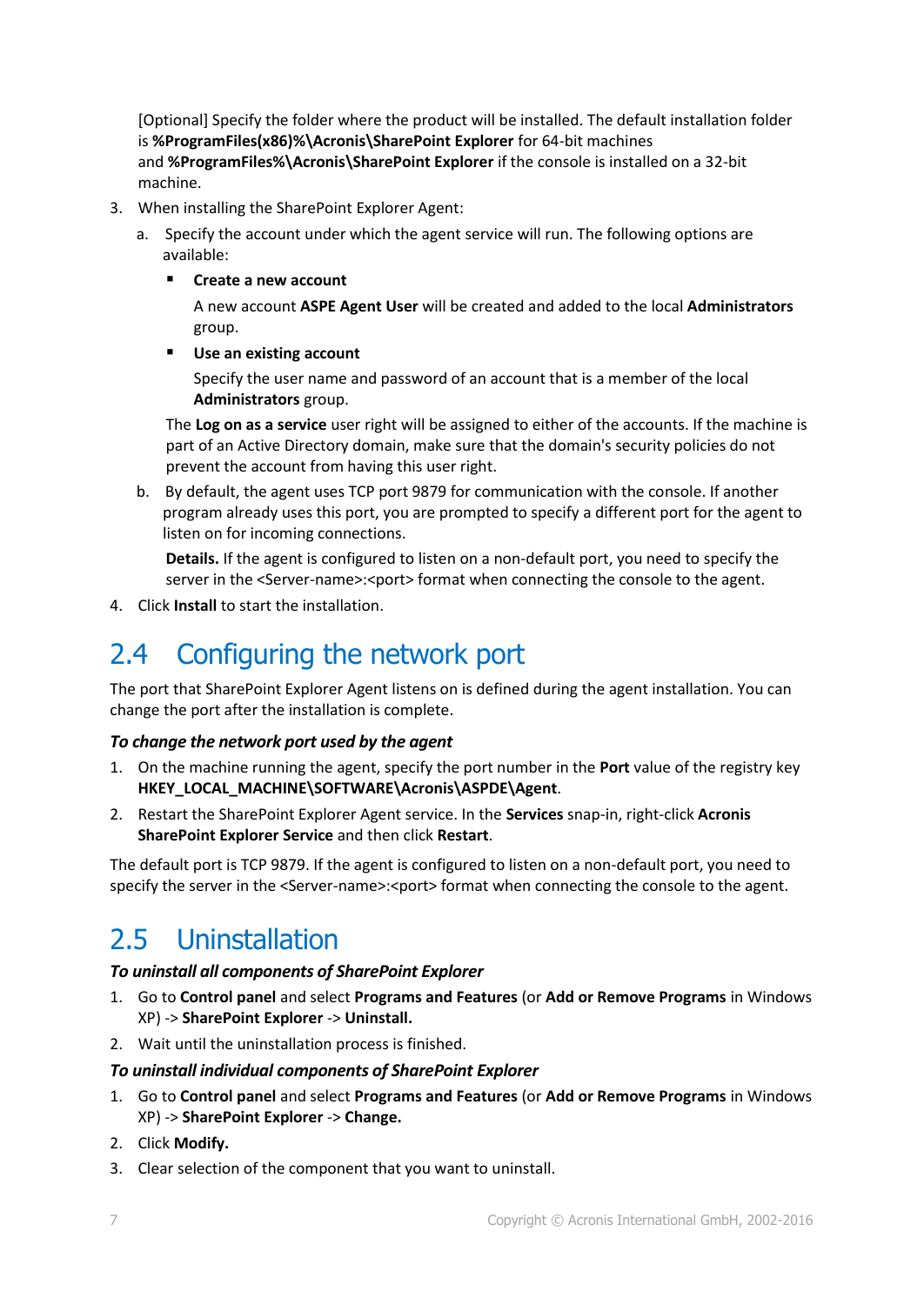- 4. Click **Modify** to confirm your choice.
- 5. Wait until the uninstallation process is finished.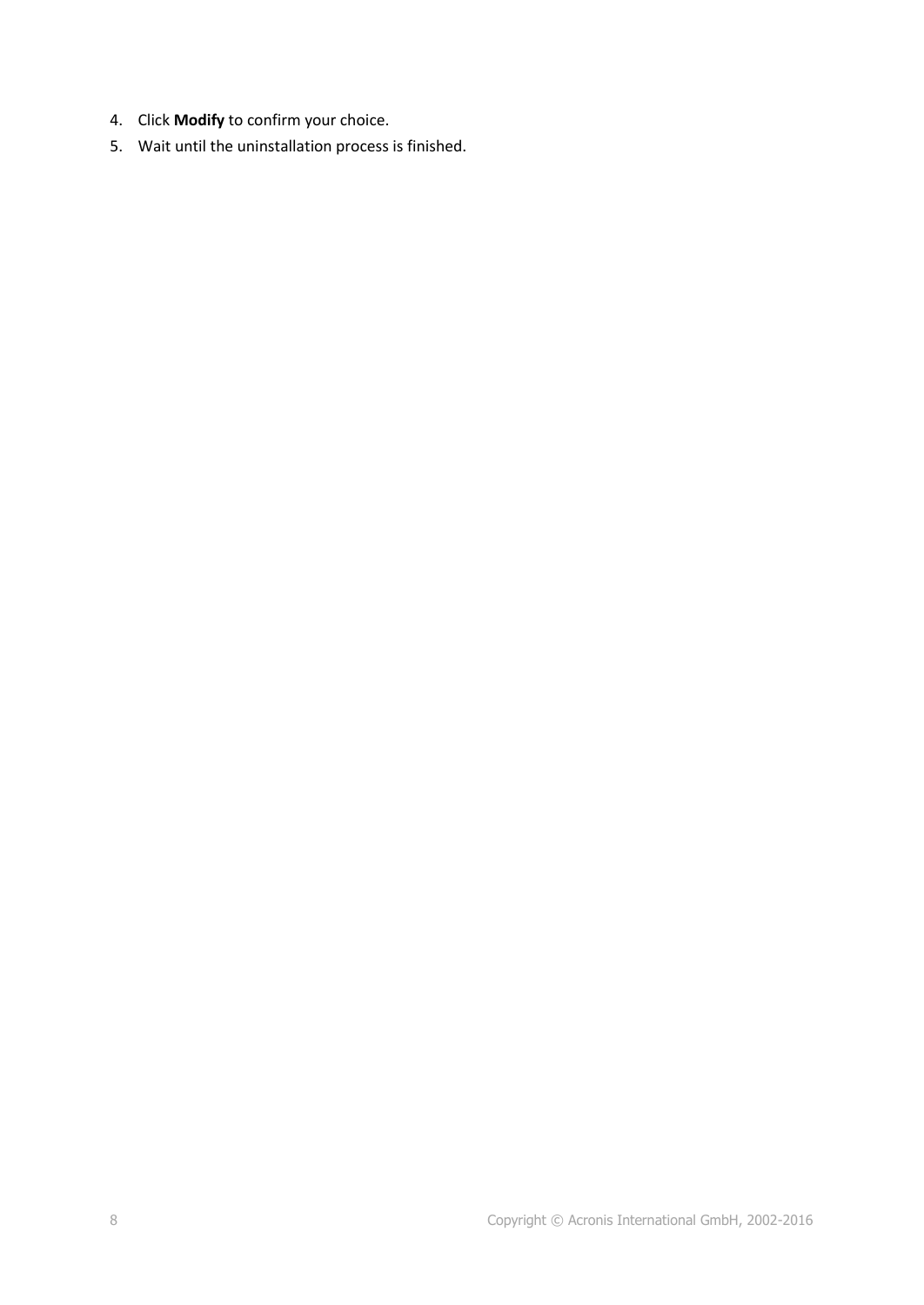# <span id="page-8-0"></span>3 Extracting SharePoint data

### <span id="page-8-1"></span>3.1 Preparation

To enable SharePoint Explorer to access the backed-up content database, you can recover the database or mount the backup that contains the database.

|                               | Database recovery                                  | Mounting a backup                                  |  |
|-------------------------------|----------------------------------------------------|----------------------------------------------------|--|
| Supported backup types        | Disk-level backups and database<br>backups         | Disk-level backups                                 |  |
| Supported backup<br>locations | Any                                                | Local or network folder                            |  |
| Required agent                | Agent for SQL or Agent for<br>Windows              | Agent for SQL or Agent for<br>Windows              |  |
| How long it takes             | May be time-consuming                              | Faster                                             |  |
| Data extraction speed         | Faster                                             | Slower                                             |  |
| Ease of use                   | Easy for application-aware and<br>database backups | Not easy $-$ you must select all<br>files manually |  |

When choosing what to do, consider the following:

As follows from the above:

- If the database is large, but you only need to extract small amounts of data, we recommend that you mount the volume containing the database.
- If you need to extract large amounts of data (for example, a complete site), we recommend that you recover the database.

For more information about recovering databases and mounting volumes from backups, refer to the main product documentation.

### <span id="page-8-2"></span>3.2 Connecting to the agent

#### *To connect the console to the agent*

- 1. Click **SharePoint Explorer Console** on the desktop of the machine with the console.
- 2. In the opened window, specify the SharePoint front-end server where SharePoint Explorer Agent is installed.

**Tips**

- If both the console and SharePoint front-end server are included in Active Directory, the box is auto-filled with the server's fully-qualified domain name. We recommend that you keep this setting.
- We recommend specifying the server name rather than its IP address, especially if the server has multiple network adapters.
- If during installation the agent was configured to listen on a non-default TCP port, make sure to specify the server in the <Server-name>:<port> or the <Server-IP>:<port> format. For example, **SharePointWFE:5555** or **192.168.1.1:5555**.
- 3. Provide SharePoint farm administrator credentials. These credentials will be filled in by default whenever authentication is required.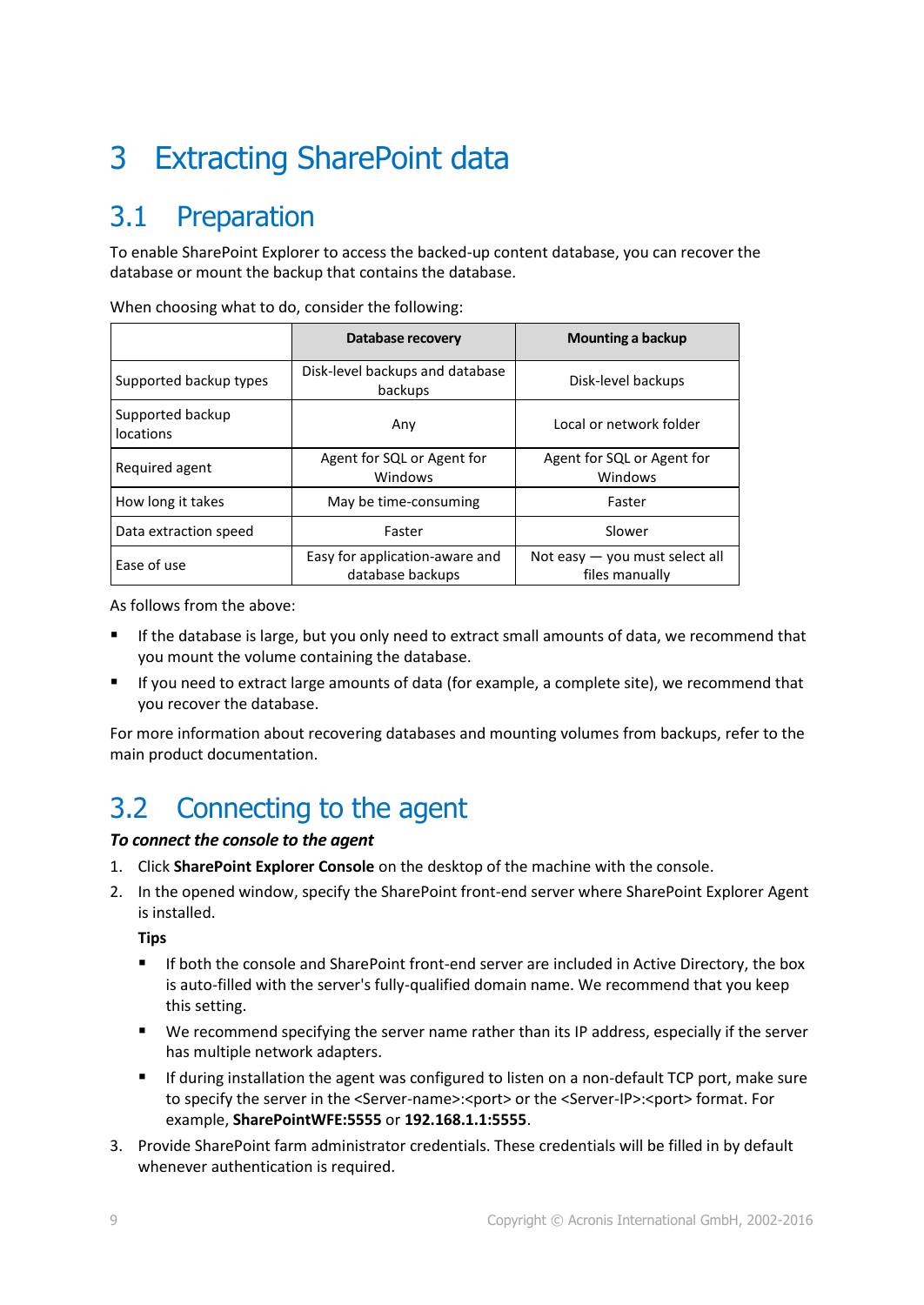**Tip**

 Credentials of an Active Directory user account must be specified in the DOMAIN\Username format.

#### **Requirements for the SharePoint farm administrator account**

The SharePoint farm administrator account must be assigned to the following roles:

- The **dbcreator** and **securityadmin** server roles for all SQL Server instances used by the farm.
- The **db\_owner** role for the **SharePoint\_AdminContent** and **SharePoint\_Config** databases.

The administrator who created the farm is always assigned to these roles. Other administrator accounts might be not assigned to these roles.

We also recommend that the farm administrator account be assigned to the following roles:

- The **db** owner role for all content databases of the farm.
- The **sysadmin** role on the SQL Server instance local to the console.

The **db\_owner** role is required to extract data from a database. The **sysadmin** role is required to extract data from unattached database files because these files will be attached to the local SQL Server instance. The **db\_owner** role is not required in this case.

If the farm administrator account is not assigned to these roles, you will need to enter credentials of an account that is assigned to the required role every time SharePoint Explorer connects to a SQL Server instance.

### <span id="page-9-0"></span>3.3 SQL database

### **Prerequisites**

You need the database containing the necessary data to be available in either of the following ways:

- The database is attached to a SQL Server instance (either remote or local to the console). **Important**. A database that is attached to a functioning SharePoint farm cannot be used.
- The set of **.mdf, .ldf** and (optionally) **.ndf** files, comprising the database, is located on the machine running the console. In this case, the console must be installed on a machine running Microsoft SQL Server.

You might have to first recover the database from a backup.

#### *To specify an SQL database to extract SharePoint data from*

- 1. Choose **Extract data from an SQL database**.
- 2. Specify the source database location. You can select one of the following:
	- **The database is attached to a local SQL Server instance**

There is a local Microsoft SQL Server instance to which the database with the data to extract is attached.

**The database is attached to a remote SQL Server instance**

You know the network location of a remote Microsoft SQL Server instance to which the database with the data to extract is attached.

**The database is not attached** 

A consistent set of **.mdf, .ldf** and (optionally) **.ndf** files is available locally.

3. Depending on your choice in the previous step, one of the following happens: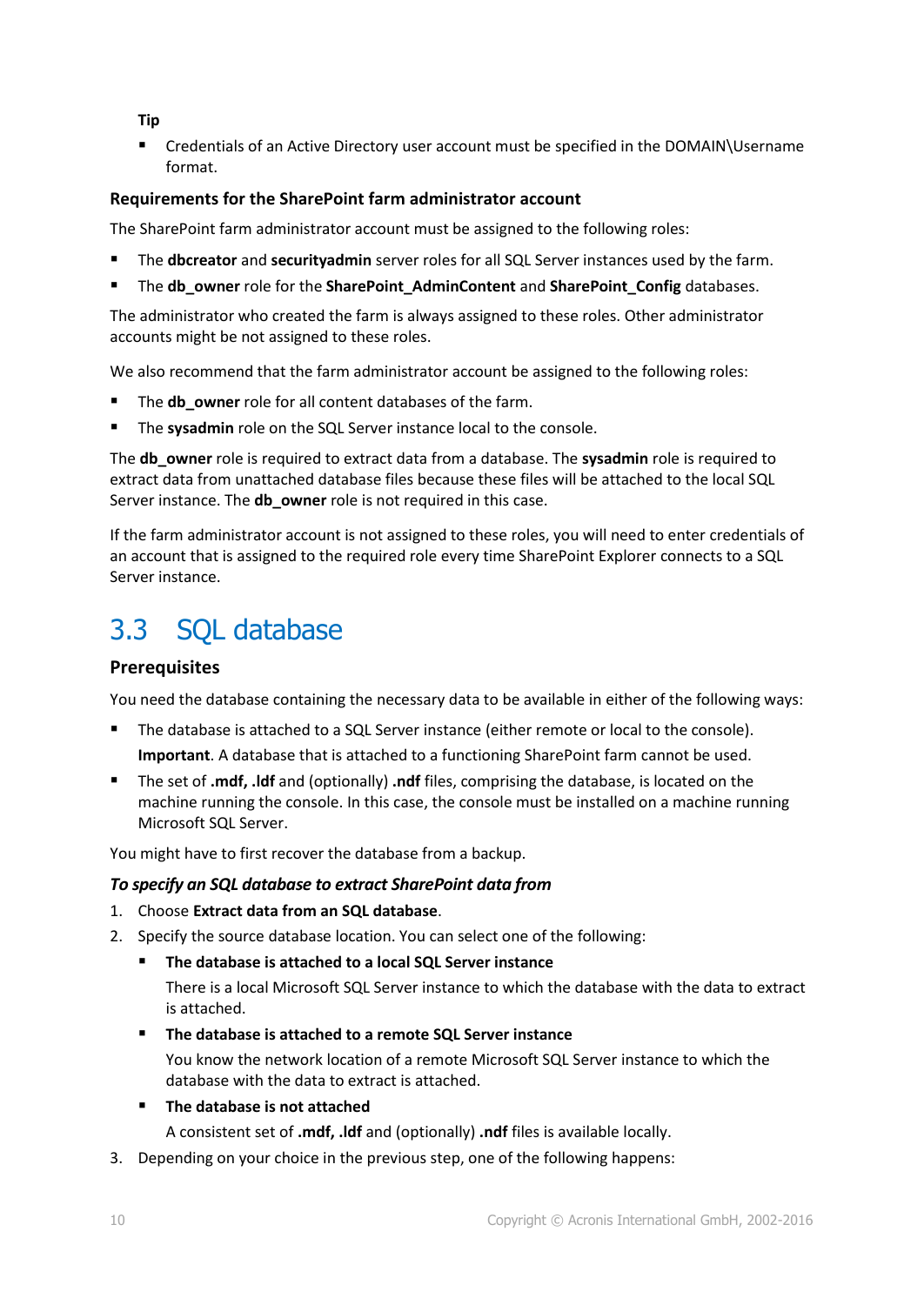The software displays a list of available local instances. Expand the instance that contains the database. Provide access credentials for the instance.

*If the auto-filled credentials do not have sufficient permissions, provide SQL Server authentication credentials. Minimum SQL Server security roles required: public for the instance, db\_owner for the database.*

Select the database which contains the data to extract.

The software prompts for the location of a remote instance. Specify the location in the **Server\_name\Instance\_name** format.

**Tip.** In order to connect to the default instance of a SQL Server, type **Server\_name\MSSQLSERVER**.

Click **List databases**. Provide access credentials for the instance.

*If the auto-filled credentials do not have sufficient permissions, provide SQL Server authentication credentials. Minimum SQL Server security roles required: public for the instance, db\_owner for the database.*

A list of the databases attached to the specified instance is shown. Select the database which contains the data to extract.

 The software prompts for database files that contain the data to extract. Specify the location of a consistent set of **.mdf, .ldf** and (optionally) **.ndf** files. Select a local SQL Server instance to attach the database to. Provide access credentials for the instance.

*If the auto-filled credentials do not have sufficient permissions, provide SQL Server authentication credentials. Minimum SQL Server security role required: sysadmin for the instance.*

### <span id="page-10-0"></span>3.4 Data to extract

Select the check boxes for the data items to extract.

Use search to locate documents and attachments.

The search is based on file names and extensions. Wildcards cannot be used.

If the search string contains no space characters, the search will return documents and attachments that contain the string in their name or extension. For example, the search string **file.doc** will return **file.doc**, **myfile.doc**, **some\_other\_file.doc** and so on. **File doc.pdf** will not be found.

If the search string contains words separated by space characters, the search will return documents and attachments that contain all of the words in their name or extension. For example, the search string **my doc** will return **my.doc**, **my\_file.doc, mydoc.pdf, my\_other\_doc.pdf, my other doc.pdf,** and so on**.**

- By default, all item versions are extracted. If you need to extract only specific versions, expand the item node and select the versions to extract.
- Extraction of workflows is not supported. If you select an entire site, all items within the site will be extracted, except for workflows.

### <span id="page-10-1"></span>3.5 Data format

Select the format for the extracted data. You can select one of the following:

**Save the attachments only (in the original format)**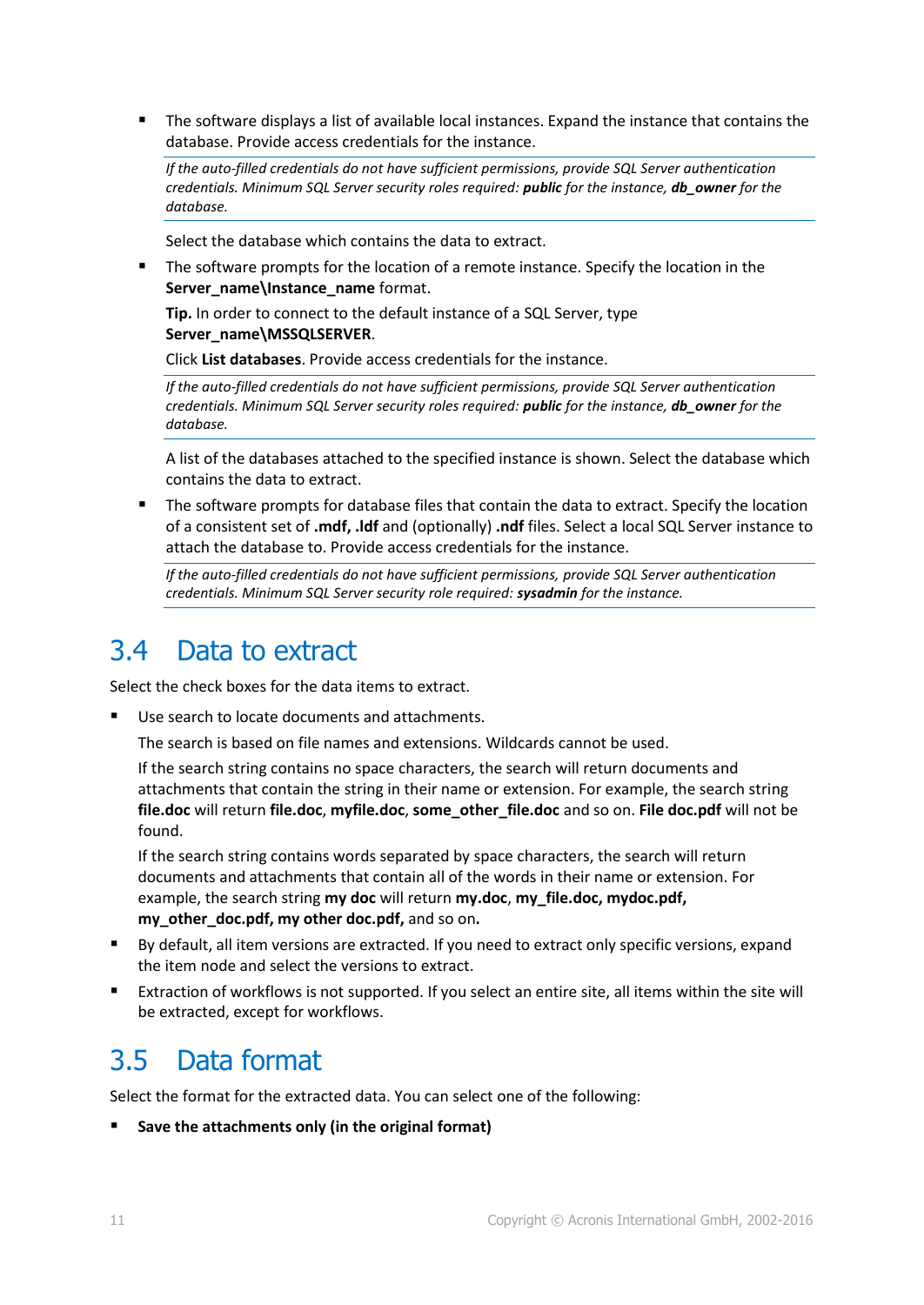Out of the items selected in the previous step, only the documents and list item attachments will be saved.Any item specific to Microsoft SharePoint (for example a document library or a list item) will not be saved, although all of its attachments will.

This option is not available if you selected items from several site collections in the previous step.

#### **Save all items as Content Migration Package (.cmp)**

All items selected in the previous step will be saved as a Content Migration Package (.cmp) file. Choose this option if you need to use non-default parameter values to import these items into a functioning SharePoint farm. For the information on why and how to do this, refer to "What to do with the Content Migration Package file".

#### **Extract all items to a functioning site**.

All items selected in the previous step will be extracted to the %TEMP% folder, and then automatically imported to a functioning SharePoint farm. There must be enough disk space on the machine running SharePoint Explorer Agent for these temporary files.

### <span id="page-11-0"></span>3.6 Destination

Specify the destination for the extracted data. Depending on your choice in the previous step, you can specify the following destinations:

- If you chose either to only save the attachments or to save items as Content Migration Package (.cmp), specify a local or a network folder. If prompted, provide access credentials.
- If you chose to extract items to a functioning site, specify a SharePoint site or a site collection to extract the data to.

When you extract an entire site, it is added to the target site/site collection as a new subsite. You can overwrite an existing site and replace it with a site that is based on the same template and has the same name. To overwrite an existing site, specify its immediate parent site or site collection as the destination.

When you extract an item, all of the item's parent objects are recreated in the target site/site collection. If the item already exists in the target site, new item versions will be added. If you want to resolve name conflicts in a different way (for example, overwrite the existing items), refer to "What to do with the Content Migration Package file".

### <span id="page-11-1"></span>3.7 Summary

On the summary page, review the extraction settings. Click **Extract** to start the extraction and wait until the extraction is complete.

If you chose to save the data to a folder, the **Show in folder** link lets you access the extracted files.

If you need to import the contents of Content Migration Package into a SharePoint farm by using the Windows SharePoint Services administrative application (Stsadm.exe), see "What to do with the Content Migration Package file".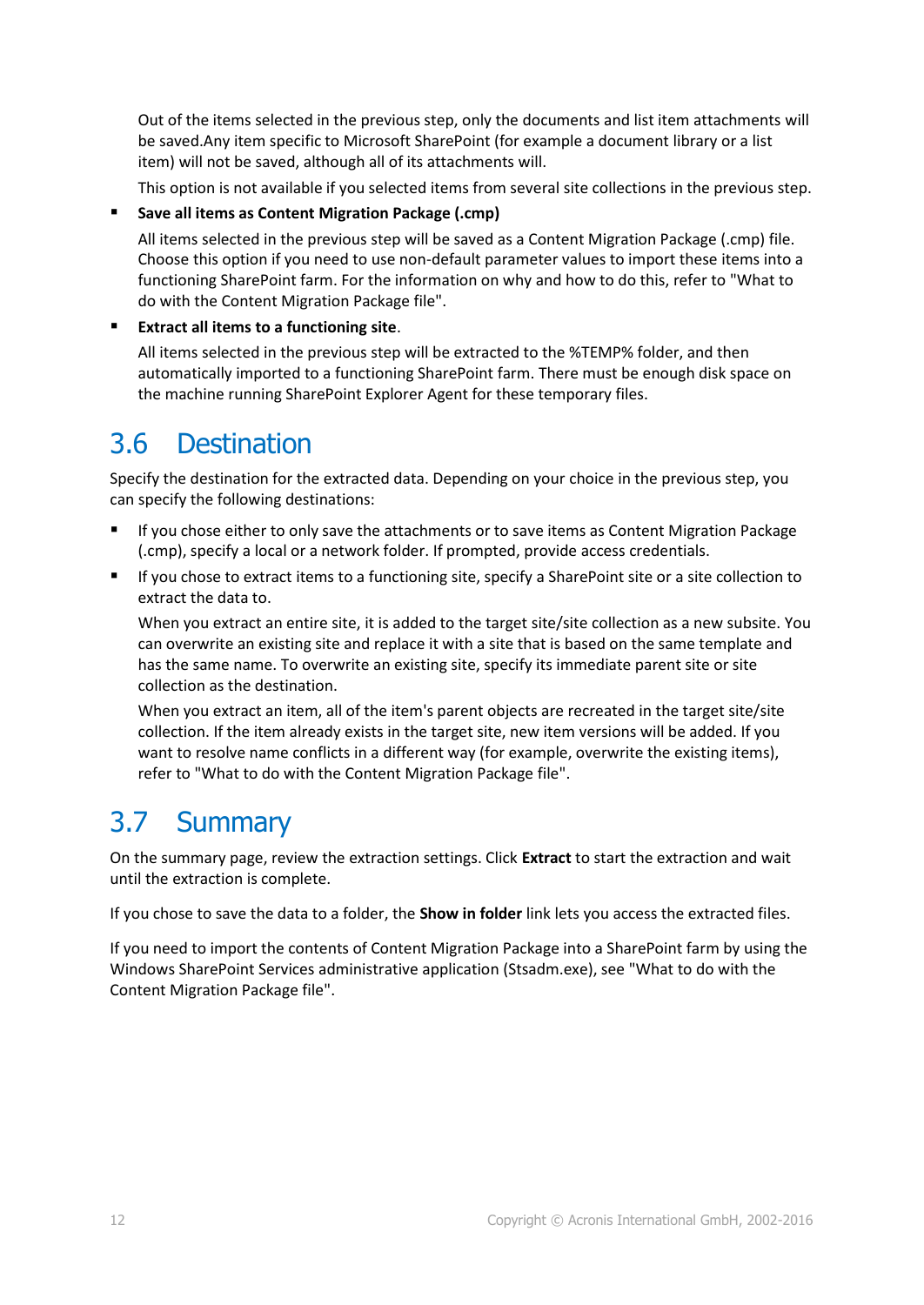## <span id="page-12-0"></span>4 Actions after extraction

### <span id="page-12-1"></span>4.1 What to do if the extracted site is not accessible

If you extracted a site to functioning farm, and the account of the former administrator of this site does not exist in this farm, SharePoint will not allow access to the site. This may be the case if you extracted a site from a different farm, or if that administrator account was deleted.

To allow access to the site, specify an existing user as the site administrator by using SharePoint Central Administration. For information on how to do this, refer to the following Microsoft knowledge base article: http://technet.microsoft.com/en-us/library/ff631156.aspx.

Once the site administrator is specified, access to the site will be allowed and all former access permissions will apply.

### <span id="page-12-2"></span>4.2 What to do with the Content Migration Package file

This section describes how to import the contents of Content Migration Package into a functioning SharePoint farm by using the Windows SharePoint Services administrative application (Stsadm.exe). This information may be useful if you have chosen to save the extracted data as a Content Migration Package (.cmp) file. As a result, you have one or more .cmp files. You now can import them by running Stsadm.exe.

Stsadm.exe is installed with Microsoft SharePoint by default. It can be found in the **%CommonProgramFiles%\Microsoft Shared\web server extensions\14\BIN** folder on any front-end or application server of the farm. For more information about Stsadm.exe refer to the following Microsoft knowledge base article:

http://technet.microsoft.com/en-us/library/cc261866.aspx.

#### **Usage examples**

In the usage examples below:

- <URL name> is a valid URL, such as **http://server\_name/site\_name**, which specifies the location of the target site/site collection.
- <import file name> is the .cmp file path, for example **C:\somedata.cmp** or **\\network\_share\folder\somedata.cmp**.

#### **Example 1: Various ways of resolving name conflicts**

When importing a SharePoint item to a site where this item already exists, SharePoint Explorer adds a new item version. If you want to resolve name conflicts in a different way, extract the items by using SharePoint Explorer and save them as Content Migration Package.

Then, run Stsadm.exe with the following parameters:

```
stsadm -o import -url <URL name> -filename <import file name> -updateversions {1|2|3|4}
```
The **-updateversions** parameter value specifies how to update data:

**1** (by default)

Add new version to the current item.

**2**